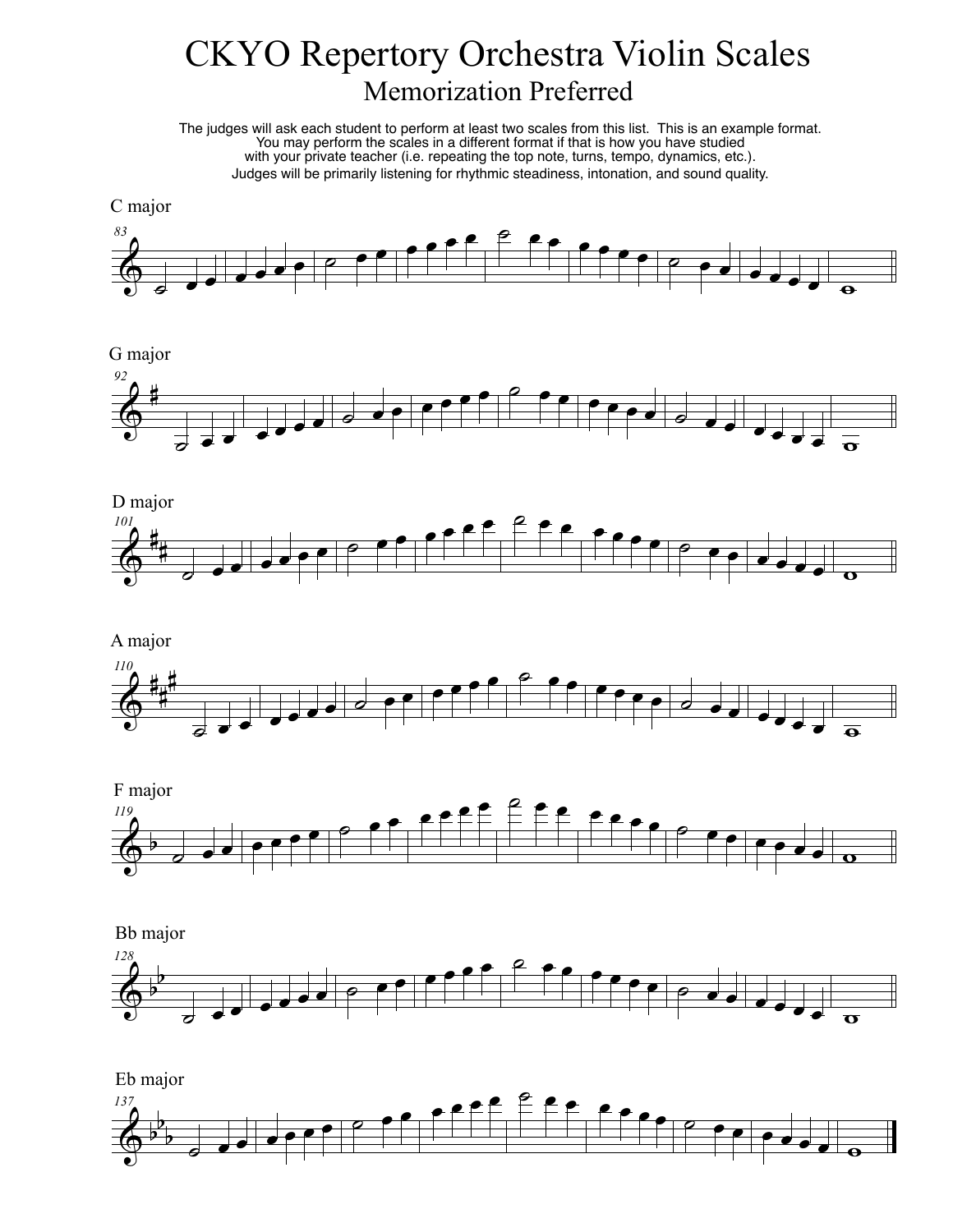## CKYO Repertory Orchestra Viola Scales Memorization Preferred

The judges will ask each student to perform at least two scales from this list. This is an example format. You may perform the scales in a different format if that is how you have studied with your private teacher (i.e. repeating the top note, turns, tempo, dynamics, etc.). Judges will be primarily listening for rhythmic steadiness, intonation, and sound quality.













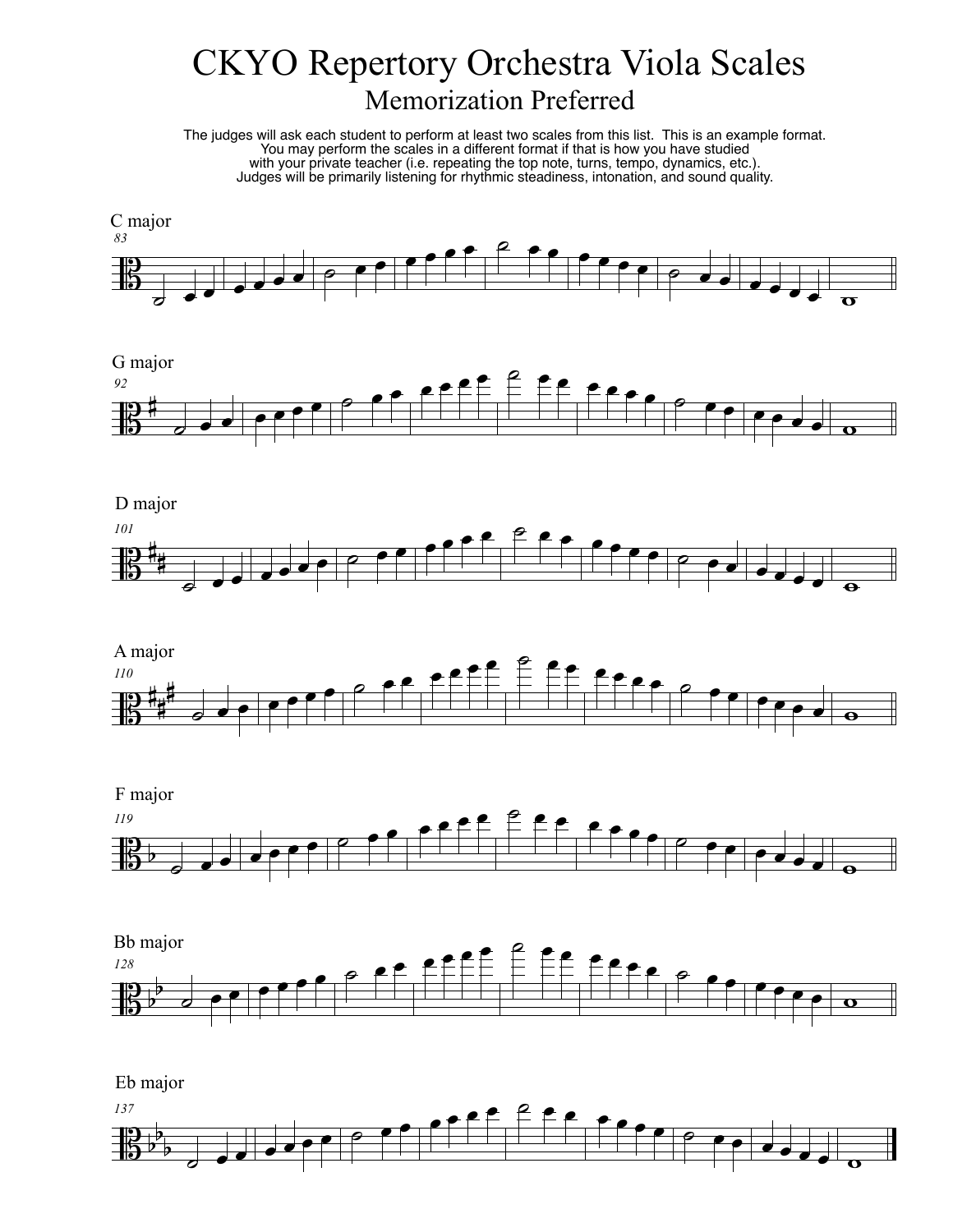## CKYO Repertory Orchestra Cello Scales Memorization Preferred

The judges will ask each student to perform at least two scales from this list. This is an example format. You may perform the scales in a different format if that is how you have studied with your private teacher (i.e. repeating the top note, turns, tempo, dynamics, etc.). Judges will be primarily listening for rhythmic steadiness, intonation, and sound quality.



 $9:4$ *92* ˙ <sup>œ</sup> <sup>œ</sup> <sup>œ</sup> <sup>œ</sup> <sup>œ</sup> <sup>œ</sup> ˙ <sup>œ</sup> <sup>œ</sup> <sup>œ</sup> <sup>œ</sup> <sup>œ</sup> <sup>œ</sup> ˙ <sup>œ</sup> <sup>œ</sup> <sup>œ</sup> <sup>œ</sup> <sup>œ</sup> <sup>œ</sup> ˙ <sup>œ</sup> <sup>œ</sup> <sup>œ</sup> <sup>œ</sup> <sup>œ</sup> <sup>œ</sup> <sup>w</sup> G major









 $\overline{\mathbf{G}_{b}^{2}}$ b b *137* ˙ <sup>œ</sup> <sup>œ</sup> <sup>œ</sup> <sup>œ</sup> <sup>œ</sup> <sup>œ</sup> ˙ <sup>œ</sup> <sup>œ</sup> <sup>œ</sup> <sup>œ</sup> <sup>œ</sup> <sup>œ</sup> ˙ <sup>œ</sup> <sup>œ</sup> <sup>œ</sup> <sup>œ</sup> <sup>œ</sup> <sup>œ</sup> ˙ <sup>œ</sup> <sup>œ</sup> <sup>œ</sup> <sup>œ</sup> <sup>œ</sup> <sup>œ</sup> <sup>w</sup> Eb major